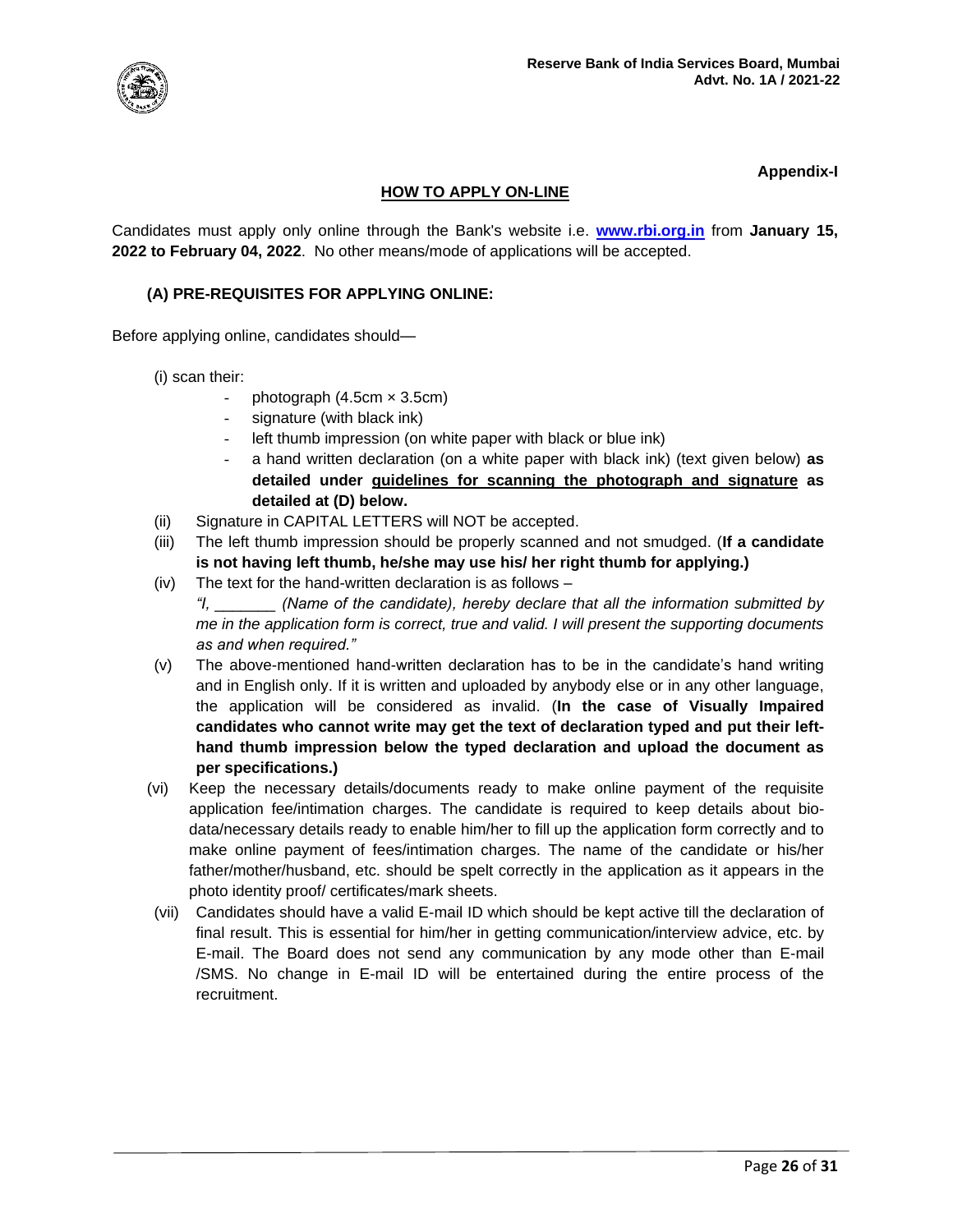

### **(B) PROCEDURE FOR APPLYING ONLINE:**

- (i) Candidates satisfying the conditions of eligibility as on January 01, 2022 are first required to visit the URL "Recruitment for the post of Non-CSG -PY 2021" on Bank's website i.e. [www.rbi.org.in](https://www.rbi.org.in/) >Opportunities@RBI>Current Vacancies>Vacancies and click on the hyperlink ["Online](https://ibpsonline.ibps.in/rbidec21/)  [Application Form"](https://ibpsonline.ibps.in/rbidec21/) in the Advertisement page for filling the 'Online Application'. It redirects the candidates to the online registration page.
- (ii) Candidates will have to enter their basic details and upload the photograph, signature, left thumb impression and a hand-written declaration in the online application form as per the specifications given.
- (iii) To register application, choose the tab "Click here for New Registration" and enter Name, Contact details and Email-id. A Provisional Registration Number and Password will be generated by the system and displayed on the screen. Candidate should note down the Provisional Registration Number and Password. An Email & SMS indicating the Provisional Registration number and Password will also be sent.
- $(iv)$  In case the candidate is unable to complete the application form in one go, he / she can save the data already entered by choosing "SAVE AND NEXT" tab. Prior to submission of the online application candidates are advised to use the "SAVE AND NEXT" facility to verify the details in the online application form and modify the same if required. Visually Impaired candidates should fill the application form carefully and verify/get the details verified to ensure that the same are correct prior to final submission.
- (v) Candidates are advised to carefully fill and verify the details filled in the online application themselves as no change will be possible/ entertained after clicking the COMPLETE REGISTRATION BUTTON.
- (vi) The Name of the candidate or his /her Father/ Husband etc. should be spelt correctly in the application as it appears in the Photo identity proof / Certificates/ Mark sheets. Any change/alteration found may disqualify the candidature.
- (vii) Validate your details and Save your application by clicking the 'Validate your details' and 'Save & Next' button.
- (viii) Proceed to upload Photo & Signature as per the specifications given in the Guidelines for Scanning and Upload of Photograph and Signature.
- (ix) Proceed to fill other details of the Application Form.
- (x) Click on the Preview Tab to preview and verify the entire application form before FINAL SUBMIT.
- (xi) Modify details, if required, and click on 'FINAL SUBMIT' ONLY after verifying and ensuring that the photograph, signature uploaded and other details filled by you are correct.
- (xii) Click on 'Payment' Tab and proceed for payment.
- (xiii) Click on 'Submit' button.
- (xiv) Candidates shall be solely responsible for filling up the online applications correctly. In case of invalid applications due to errors committed by the applicant no claims for refund of application fees/intimation charges so collected shall be entertained by the Board.
- (xv) To avoid last minute rush, candidates are advised to pay the application fees/ intimation charges and register online at the earliest.
- (xvi) Board does not assume any responsibility for the candidates not being able to submit their applications within the last day on account of aforesaid reasons or any other reason.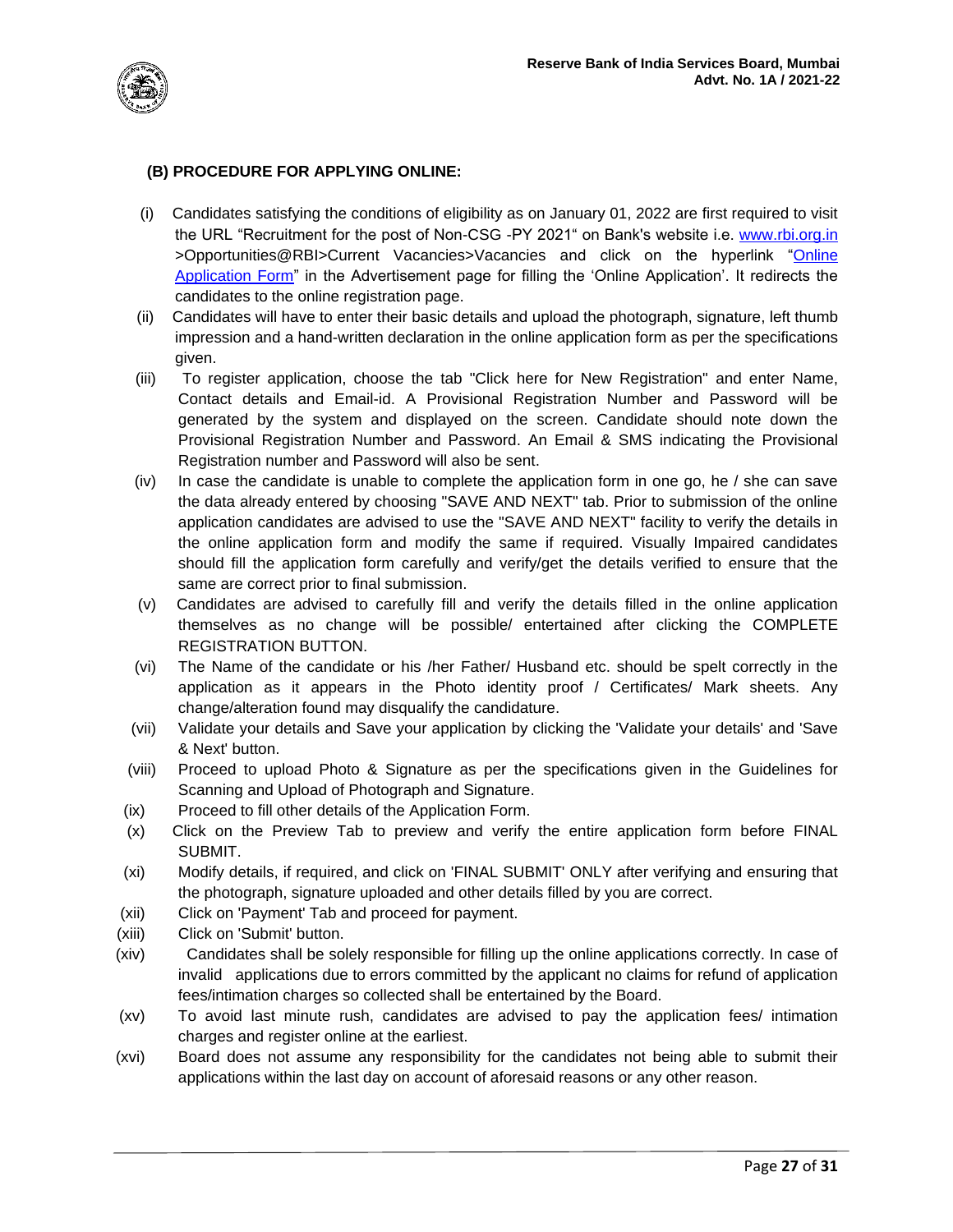

**(C) MODE OF PAYMENT FOR APPLICATION FEE/INTIMATION CHARGES:** Candidates have to make the payment of requisite fee/intimation charges through the on-line mode only:

- (i) The application form is integrated with the payment gateway and the payment process can be completed by following the instructions.
- (ii) The payment can be made by using Debit Cards (RuPay/Visa/MasterCard/Maestro), Credit Cards, Internet Banking, IMPS, Cash Cards/ Mobile Wallets
- (iii) After submitting your payment information in the online application form, PLEASE WAIT FOR THE INTIMATION FROM THE SERVER. DO NOT PRESS BACK OR REFRESH BUTTON IN ORDER TO AVOID DOUBLE CHARGE.
- (iv) On successful completion of the transaction, an e-Receipt will be generated.
- (v) Non-generation of 'E-Receipt' indicates PAYMENT FAILURE. On failure of payment, Candidates are advised to login again using their Provisional Registration Number and Password and repeat the process of payment.
- (vi) Candidates are required to take a printout of the e-Receipt and online Application Form. Please note that if the same cannot be generated, online transaction may not have been successful.
- (vii) For Credit Card users: All charges are listed in Indian Rupee. If you use a non-Indian credit card, your bank will convert to your local currency based on prevailing exchange rates.
- (viii) To ensure the security of your data, please close the browser window once your transaction is completed.
- (ix) There is facility to print application form containing fee details after payment of fees up to **February 14, 2022.**

# **(D) GUIDELINES FOR SCANNING & UPLOADING THE PHOTOGRAPH & SIGNATURE**

Before applying online, a candidate will be required to have a scanned (digital) image of his/her photograph and signature as per the specifications given below.

Photograph Image: (4.5cm × 3.5cm)

- **-** Photograph must be a recent passport style colour picture.
- **-** Make sure that the picture is in colour, taken against a light-coloured, preferably white, background.
- **-** Look straight at the camera with a relaxed face
- **-** If the picture is taken on a sunny day, have the sun behind you, or place yourself in the shade, so that you are not squinting and there are no harsh shadows
- **-** If you have to use flash, ensure there's no "red-eye"
- **-** If you wear glasses make sure that there are no reflections and your eyes can be clearly seen.
- **-** Caps, hats and dark glasses are not acceptable. Religious headwear is allowed but it must not cover your face.
- **-** Dimensions 200 x 230 pixels (preferred)
- **-** Size of file should be between 20kb–50 kb
- **-** Ensure that the size of the scanned image is not more than 50kb. If the size of the file is more than 50 kb, then adjust the settings of the scanner such as the DPI resolution, no. of colours etc., during the process of scanning.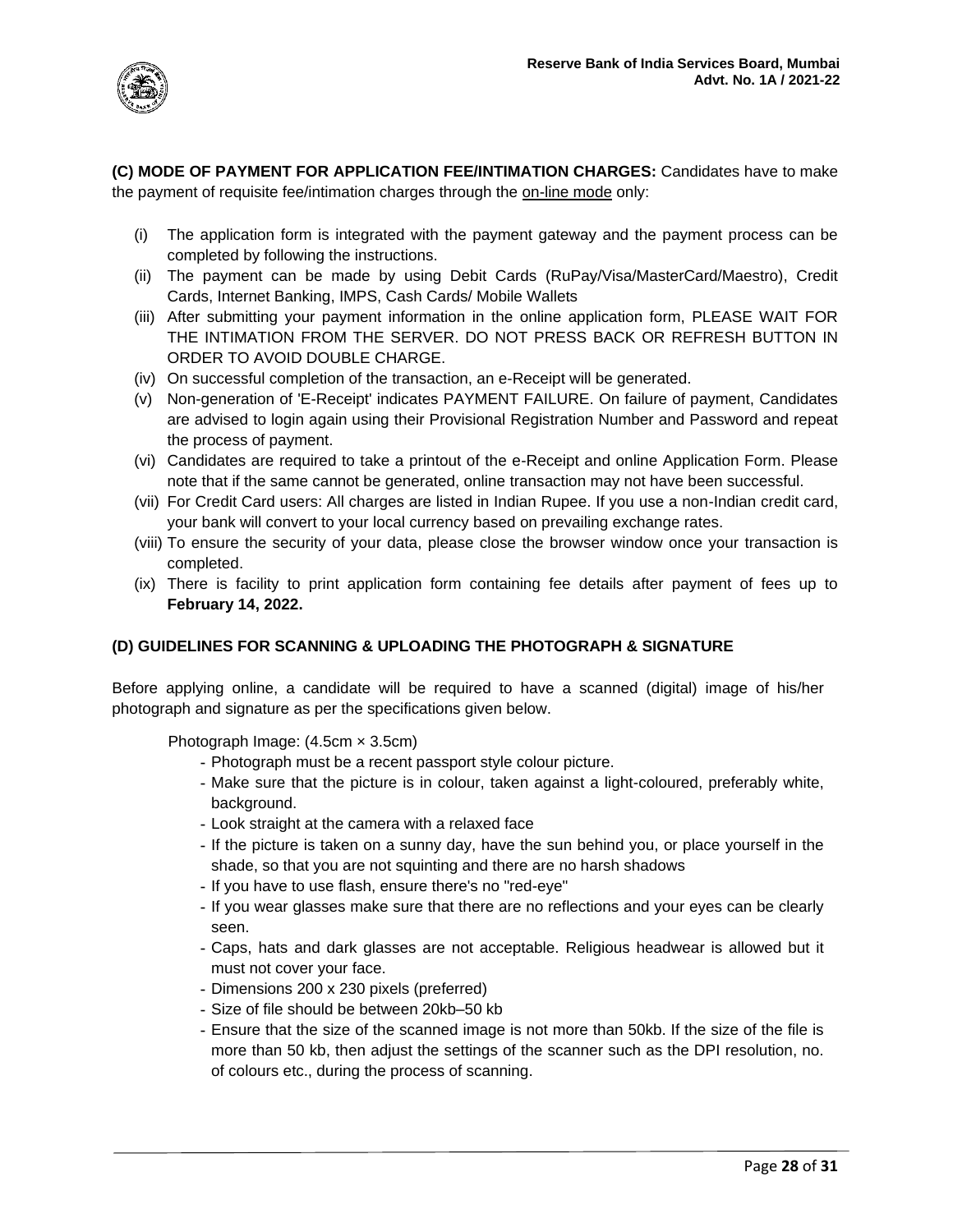

Signature, left thumb impression and hand-written declaration Image:

- **-** The applicant has to sign on white paper with Black Ink pen.
- **-** The applicant has to put his left thumb impression on a white paper with black or blue ink.
- **-** The applicant has to write the declaration in English clearly on a white paper with black ink
- **-** The signature, left thumb impression and the hand-written declaration should be of the applicant and not by any other person.
- **-** The signature will be used to put on the Call Letter and wherever necessary.
- **-** If the Applicant's signature on the attendance sheet or Call letter, signed at the time of the examination, does not match the signature uploaded, the applicant will be disqualified.
- **-** Dimensions 140 x 60 pixels (preferred)
- **-** Size of file should be between 10kb 20kb for signature and left thumb impression should be between 20kb – 50kb
- **-** For hand written declaration size of file should be 50kb 100 kb.
- **-** Ensure that the size of the scanned image is not more than 20kb (for signature and 50kb for left thumb impression) and 100 kb (for hand written declaration).
- **-** Signature / Hand written declaration in CAPITAL LETTERS shall NOT be accepted.

Scanning the documents:

- **-** Set the scanner resolution to a minimum of 200 dpi (dots per inch)
- **-** Set Color to True Color
- **-** File Size as specified above
- **-** Crop the image in the scanner to the edge of the photograph/signature/ left thumb impression / hand written declaration, then use the upload editor to crop the image to the final size (as specified above).
- **-** The image file should be JPG or JPEG format. An example file name is: image01.jpg or image01.jpeg Image dimensions can be checked by listing the folder files or moving the mouse over the file image icon.
- **-** Candidates using MS Windows/MSOffice can easily obtain documents in .jpeg format not exceeding 50kb (photograph) and 100kb for (hand-written declaration) & 20kb for (signature) and 50kb for (left thumb impression) by using MS Paint or MSOffice Picture Manager. Scanned documents in any format can be saved in .jpg format by using 'Save As' option in the File menu and size can be reduced below 50 kb (photograph) and 100 kb for (hand written declaration) & 20 kb (signature) and 50 kb for (left thumb impression) by using crop and then resize option (Please see point (i) & (ii) above for the pixel size) in the 'Image' menu. Similar options are available in other photo editor also.
- **-** If the file size and format are not as prescribed, an error message will be displayed.
- **-** While filling in the Online Application Form the candidate will be provided with a link to upload his/her photograph, signature, left thumb impression and hand-written declaration.

Procedure for Uploading the documents

- **-** There will be separate links for uploading Photograph, signature, left thumb impression and hand-written declaration
- **-** Click on the respective link "Upload Photograph / signature / left thumb impression / hand written declaration"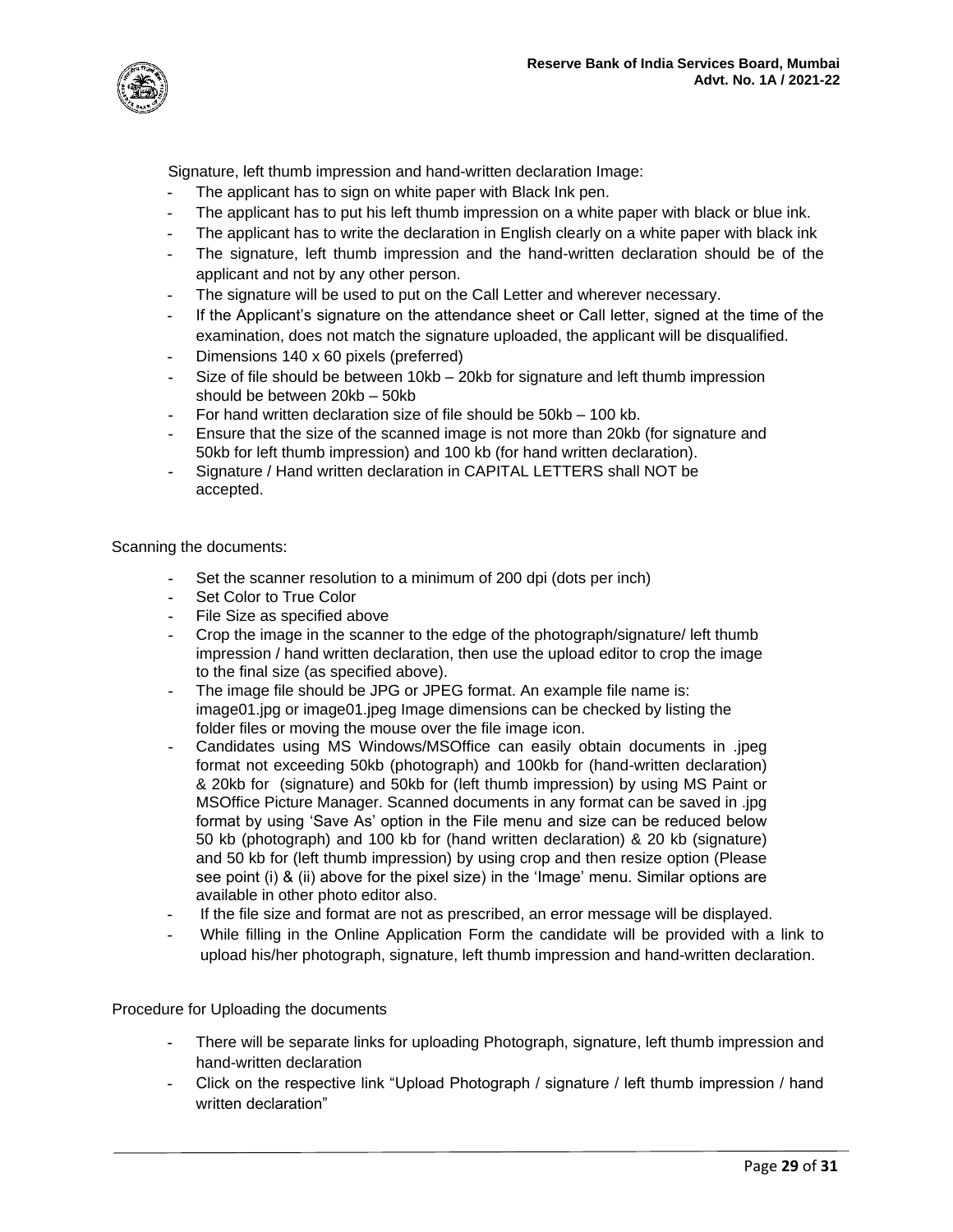

- **-** Browse and Select the location where the Scanned Photograph / signature / left thumb impression / hand written declaration file has been saved.
- **-** Select the file by clicking on it
- **-** Click the 'Open/Upload' button

Your Online Application will not be registered unless you upload your Photograph, signature, left thumb impression and hand-written declaration as specified.

#### **Note:**

- **(1)** In case the face in the photograph or signature or left thumb impression or the handwritten declaration is unclear / smudged the candidate's application may be rejected.
- **(2)** After uploading the Photograph / signature / left thumb impression / hand written declaration in the online application form candidates should check that the images are clear and have been uploaded correctly. In case the photograph or signature or left thumb impression or the hand-written declaration is not prominently visible, the candidate may edit his/ her application and re-upload his/ her photograph or signature, prior to submitting the form.
- **(3)** After registering online candidates are advised to take a printout of their system generated online application forms.

**NOTE:** Please note that Corrigendum, if any, issued on the above advertisement, will be published only on the Bank's website [www.rbi.org.in.](https://www.rbi.org.in/)